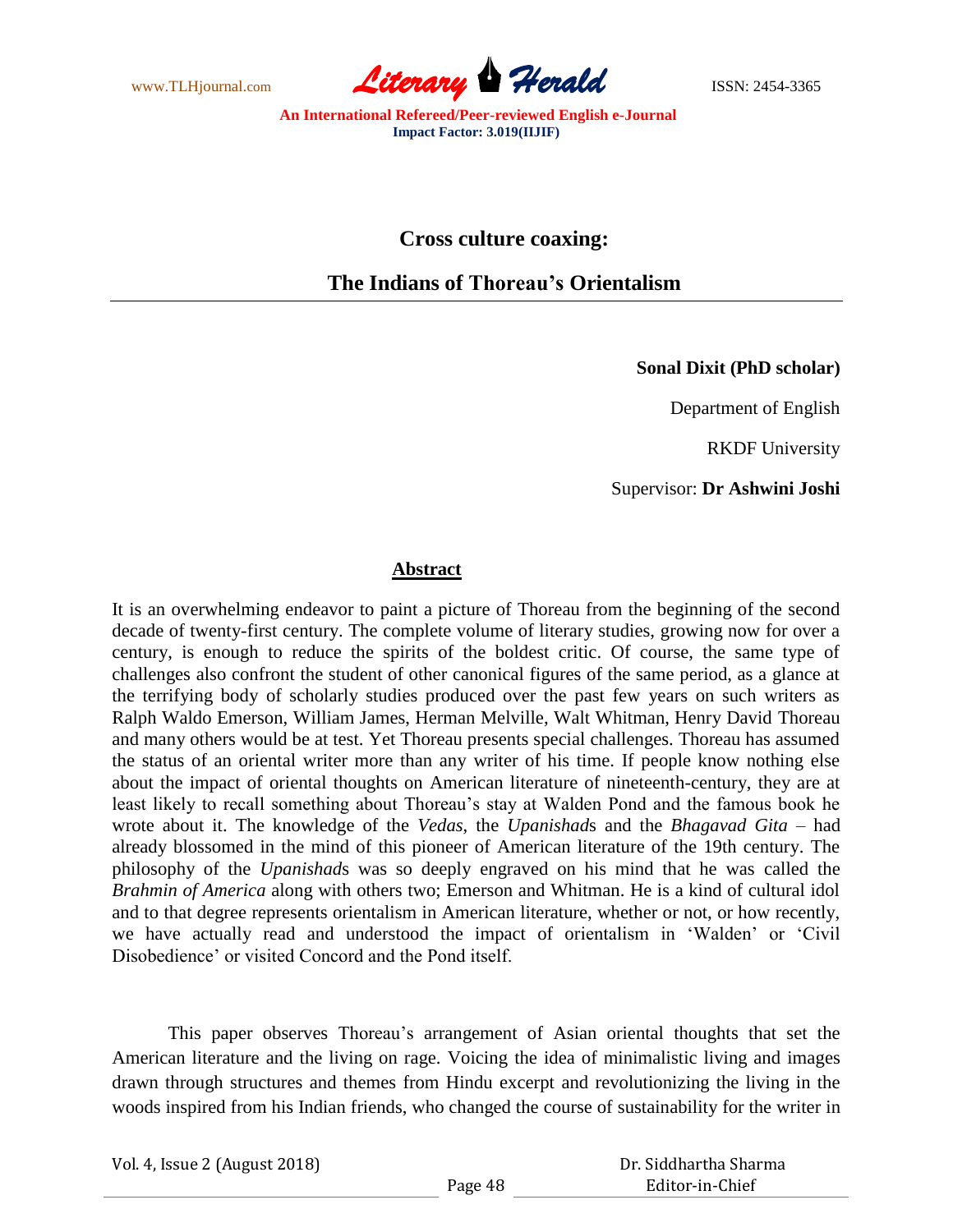

Walden. The paper aims to re-cultivate the idea behind Indo-American renaissance; followed by an overview that surrounds the Nature's sage, finding joy in little things and understanding of Godhood through the absorption of the wild.

## **Serendipities**

Environmentalism has grown rapidly as a field of study as well as a social justice movement in recent years, combining the ideas of intersectionality and climate change to address our current "climate crisis" (Bernie Sanders, 2016). Henry David Thoreau was one of the many early environmentally-conscious philosophers to push past the boundaries of intersectionality in order to contribute to the ever-growing environmentalist movement. Thoreau"s writings and observations from his remote cabin at Walden Pond show that nature is important in every person"s life, no matter his or her race, class, or gender.

Henry David Thoreau, born in Massachusetts in 1817, was one of America"s well-known practical philosophers, Transcendentalists, Unitarians, and nature poets. He wrote poetry about nature beginning in the 1840s, and poet Ralph Waldo Emerson was his mentor. Emerson helped him edit his works, gave him the land at Walden Pond, and was his best friend. In 1845, Thoreau began his two-year retreat at Walden Pond, where he wrote his most well-known work, *Walden,* a book that explains his reasoning for separating himself from the industrial world for a while. He identified with many of the rebel theology groups of the time, and he strongly believed that nature was a key element for a healthy life.

During Thoreau"s life, he observed or experienced racism, sexism, the police"s response to civil disobedience, environmental injustice, among other topics under the intersectionality umbrella. It is incredibly hard to separate the intertwining of the similar factors, but Thoreau"s *Indian Notebooks* analyze the North-American Indian cultures which he observed on his travels without including the intersectional factors that came along with the impact of the Western Europeans on the American Indian tribes. Thoreau wrote his *Indian Notebooks* from 1847 to 1861, and they are a collection of long essays that would help in reshaping a contorted view of American Indian cultures (Fleck, Introduction to the *Indian Notebooks*). Also according to Richard Fleck"s introduction of his transcribed version of Thoreau"s notebooks, Thoreau had the friendship of the Penobscot Indians Joe Aitteon and Joe Polis, who helped Thoreau grow his knowledge about the American Indians in the woods of Maine.

Thoreau"s direct contact with American Indians helped him to understand the intersectional factors that the Indians lived with, and to separate the factors from each other so he could look at each one closely. Thoreau witnessed traditional dances and rituals during his stay at Walden Pond. In a lot of his notes he references translations of tribal phrases that allude to the natural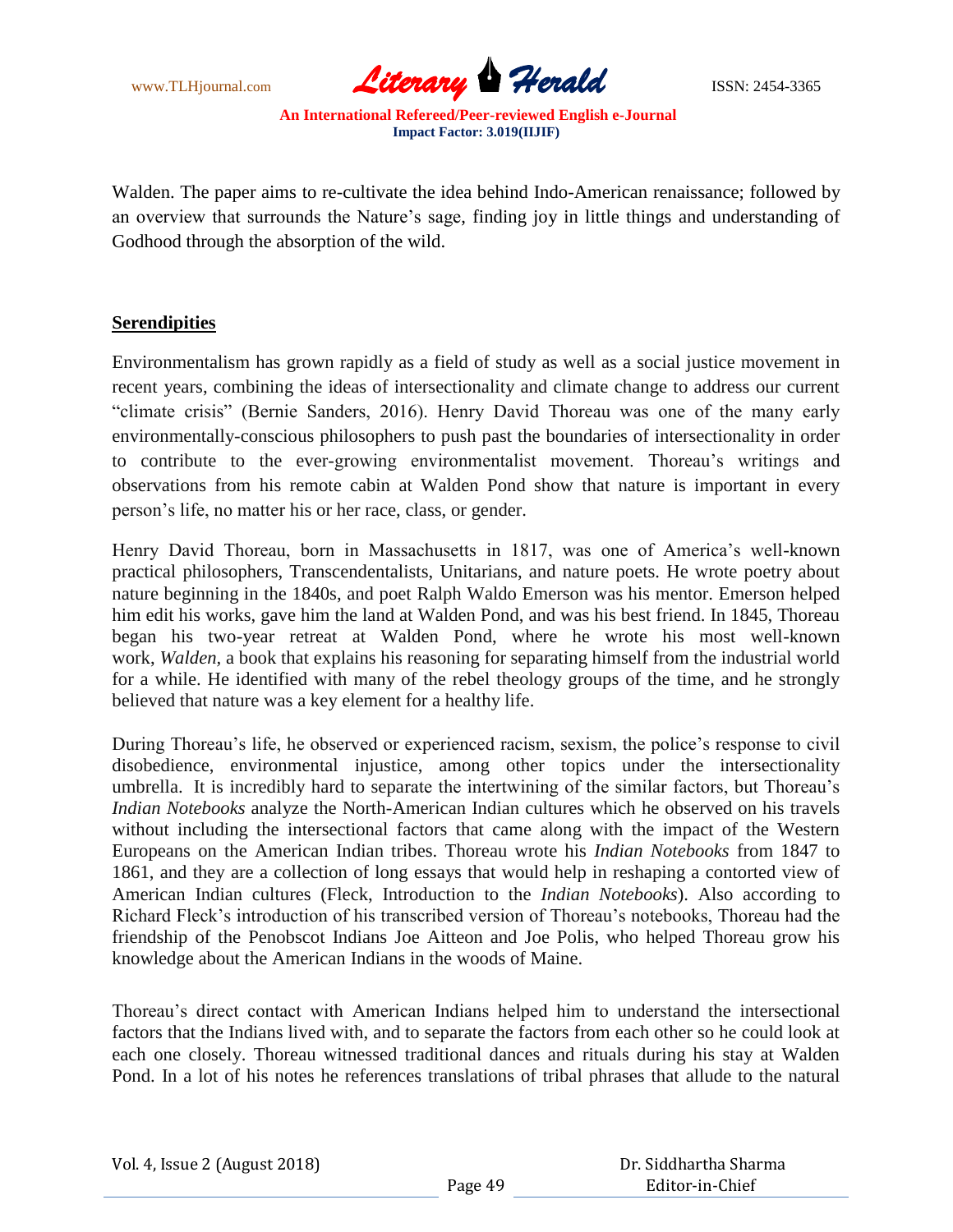

world, and a big part of his writing is about the immense knowledge American Indians have about how nature works, both physically and spiritually. One of his observations is as follows:

"*Wain-je-tah We koon-de-win*―Feast called for by dreams. Feasts of this kind may be held at any time, and no particular qualifications are necessary in the entertainer or his guests. The word *Wainjec-tah* means common, or true, as they often use it in connexion with the names of plants or animals, as *Wainje-tah*, *O-muk-kuk-ke*, means a right or proper toad, in distinction from a tree frog, or a lizard" (Thoreau, IN VI: 349-350).

Here, Thoreau is merely describing an American Indian feast in no particular celebration. He wrote about how even though there was no true purpose for the feast other than to have fun at a meal together, the American Indians value nature and spiritual health very highly. He describes their kind hospitality as he stayed in one of the Indian"s homes (the name of the tribe or person he was staying with was not written down). Thoreau learned about gender roles in that particular tribe just by experiencing daily life in that tribe- he lived in a wigwam, shared meals, participating in drum circles, and observed how the Indians prepared food, among many other daily activities. When he traveled west to Lake Michigan and Lake Erie, he wrote about how the Indians used the coastline for food, which includes geographical location as a factor of intersectionality.

The Indians of the sea shore collected  $\&$  sold oysters  $\&$  musels [sic] to Indians who lived higher up in the country—"for this reason you see immense numbers of oysters  $\&$  musel [sic] shells piled up near such places, where you are certain that the Indians formerly built their huts." Thoreau adds, "This aught to make the geologists cautious." (Thoreau, IN III:108)

Sociologists today tend to follow the same observational steps as Thoreau did when conducting their research. Sociologists "make the familiar strange" (Conley, You May Ask Yourself) by focusing on small personal interactions or on things that we normally don"t think twice about. Sociologists pull apart the fabricated concepts of race, gender, ethnicity, and class in order to study each on individually. In Thoreau"s case, he focused on the small interactions of American Indians and observed their daily routines in order to change his society"s idea of American Indians. Even if it is nearly impossible to separate these factors in our daily lives, both Thoreau and modern sociologists use this skill in order to learn more about why these factors play such a big role in the complex social structure of humans.

## *Notes and References*

- 1. *Thoreay, Henry David. "The Indian Notebooks" (1847-1861) of Henry David Thoreau." Trans. Richard R. Fleck.*
- **2.** *Richard R. Fleck. The Thoreau Institute at Walden Woods.*